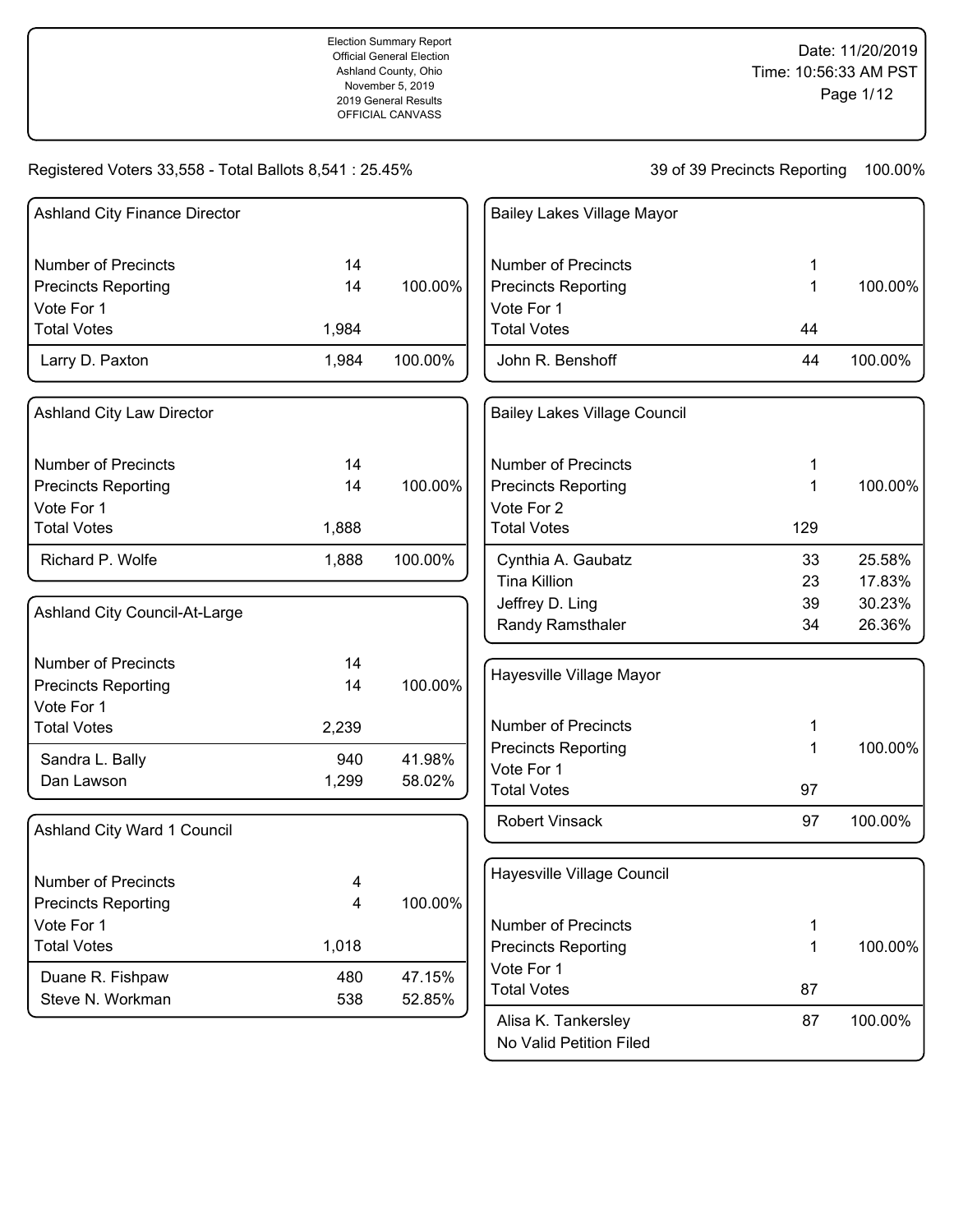# Registered Voters 33,558 - Total Ballots 8,541 : 25.45%

| Jeromesville Village Mayor   |                |         | Mifflin Village Mayor       |     |         |
|------------------------------|----------------|---------|-----------------------------|-----|---------|
| <b>Number of Precincts</b>   | 1              |         | <b>Number of Precincts</b>  | 1   |         |
| <b>Precincts Reporting</b>   | 1              | 100.00% | <b>Precincts Reporting</b>  | 1   | 100.00% |
| Vote For 1                   |                |         | Vote For 1                  |     |         |
| <b>Total Votes</b>           | 91             |         | <b>Total Votes</b>          | 61  |         |
| Randy Spade                  | 91             | 100.00% | Freddie L. Craig            | 22  | 36.07%  |
|                              |                |         | Victoria Shultz             | 39  | 63.93%  |
| Jeromesville Village Council |                |         | Mifflin Village Council     |     |         |
| <b>Number of Precincts</b>   | 1              |         |                             |     |         |
| <b>Precincts Reporting</b>   | 1              | 100.00% | <b>Number of Precincts</b>  | 1   |         |
| Vote For 2                   |                |         | <b>Precincts Reporting</b>  | 1   | 100.00% |
| <b>Total Votes</b>           | 4              |         | Vote For 2                  |     |         |
| No Valid Petition Filed      |                |         | <b>Total Votes</b>          | 115 |         |
| Kevin T. Sockwell (W)        | 4              | 100.00% | Joyce C. Amos               | 36  | 31.30%  |
|                              |                |         | <b>Jillian DeLaRosa</b>     | 26  | 22.61%  |
| Loudonville Village Mayor    |                |         | Connor N. Wilson            | 39  | 33.91%  |
|                              |                |         | Philene L. Craig (W)        | 14  | 12.17%  |
| <b>Number of Precincts</b>   | $\overline{2}$ |         |                             |     |         |
| <b>Precincts Reporting</b>   | $\overline{c}$ | 100.00% | Perrysville Village Mayor   |     |         |
| Vote For 1                   |                |         |                             |     |         |
| <b>Total Votes</b>           | 643            |         | <b>Number of Precincts</b>  | 1   |         |
| Steve Stricklen              | 407            | 63.30%  | <b>Precincts Reporting</b>  | 1   | 100.00% |
| Thomas A. Young              | 236            | 36.70%  | Vote For 1                  |     |         |
|                              |                |         | <b>Total Votes</b>          | 137 |         |
| Loudonville Village Council  |                |         | Jonas R. Bush               | 41  | 29.93%  |
|                              |                |         | Heather A. Mullinnex        | 96  | 70.07%  |
| Number of Precincts          | 2              |         |                             |     |         |
| <b>Precincts Reporting</b>   | $\overline{2}$ | 100.00% | Perrysville Village Council |     |         |
| Vote For 2                   |                |         |                             |     |         |
| <b>Total Votes</b>           | 1,162          |         | <b>Number of Precincts</b>  | 1   |         |
| Brandon T. Biddinger         | 320            | 27.54%  | <b>Precincts Reporting</b>  | 1   | 100.00% |
| Michael Robinson             | 121            | 10.41%  | Vote For 1                  |     |         |
| <b>Bill Welsh</b>            | 339            | 29.17%  | <b>Total Votes</b>          | 102 |         |
| Matthew F. Young             | 382            | 32.87%  | Melissa Eggerton            | 102 | 100.00% |
|                              |                |         | No Valid Petition Filed     |     |         |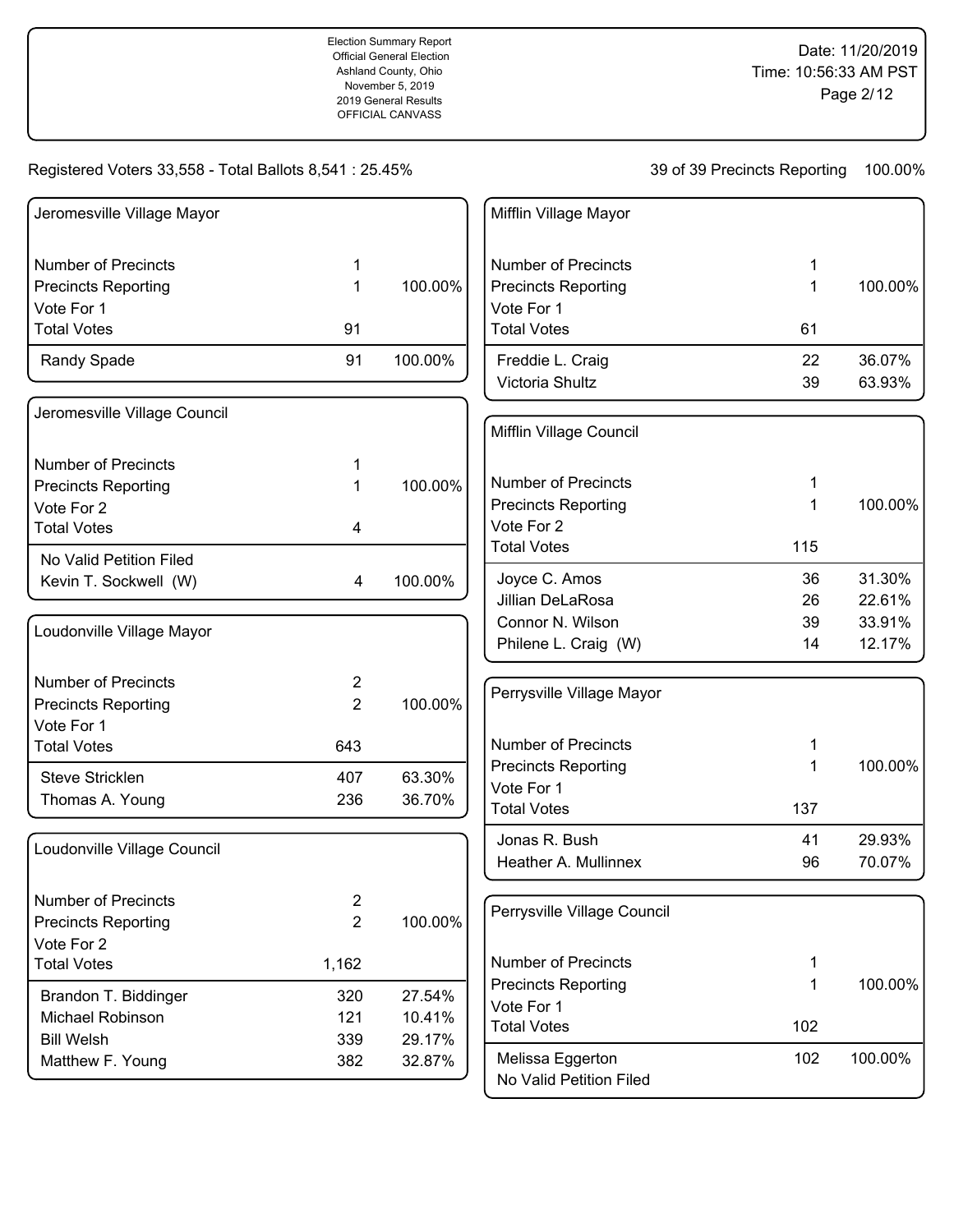Registered Voters 33,558 - Total Ballots 8,541 : 25.45%

No Valid Petition Filed

| Perrysville Village Board of Public Affairs |             |         | Savannah Village Mayor                   |     |         |
|---------------------------------------------|-------------|---------|------------------------------------------|-----|---------|
| <b>Number of Precincts</b>                  | 1           |         | <b>Number of Precincts</b>               | 1   |         |
| <b>Precincts Reporting</b>                  | $\mathbf 1$ | 100.00% | <b>Precincts Reporting</b>               | 1   | 100.00% |
| Vote For 2                                  |             |         | Vote For 1                               |     |         |
| <b>Total Votes</b>                          | 176         |         | <b>Total Votes</b>                       | 65  |         |
| Tanya A. Bilger                             | 79          | 44.89%  | Thomas G. Kruse                          | 65  | 100.00% |
| Joe Eggerton                                | 97          | 55.11%  |                                          |     |         |
| Polk Village Mayor                          |             |         | Savannah Village Council                 |     |         |
|                                             |             |         | <b>Number of Precincts</b>               | 1   |         |
| <b>Number of Precincts</b>                  | 1           |         | <b>Precincts Reporting</b>               | 1   | 100.00% |
| <b>Precincts Reporting</b>                  | 1           | 100.00% | Vote For 2                               |     |         |
| Vote For 1                                  |             |         | <b>Total Votes</b>                       | 120 |         |
| <b>Total Votes</b>                          | 44          |         | <b>Holly Farr</b>                        | 61  | 50.83%  |
| Donald Foster, III (W)                      | 44          | 100.00% | Sarah J. McBride                         | 59  | 49.17%  |
| Polk Village Council                        |             |         | Savannah Village Board of Public Affairs |     |         |
| <b>Number of Precincts</b>                  | 1           |         | <b>Number of Precincts</b>               | 1   |         |
| <b>Precincts Reporting</b>                  | 1           | 100.00% | <b>Precincts Reporting</b>               | 1   | 100.00% |
| <b>Total Votes</b>                          | 0           |         | <b>Total Votes</b>                       | 0   |         |
| No Valid Petition Filed                     |             |         | No Valid Petition Filed                  |     |         |
| No Valid Petition Filed                     |             |         |                                          |     |         |
| Polk Village Board of Public Affairs        |             |         | <b>Clear Creek Twp Trustee</b>           |     |         |
|                                             |             |         | <b>Number of Precincts</b>               | 1   |         |
| <b>Number of Precincts</b>                  | 1           |         | <b>Precincts Reporting</b>               | 1   | 100.00% |
| <b>Precincts Reporting</b>                  | 1           | 100.00% | Vote For 1                               |     |         |
|                                             |             |         | <b>Total Votes</b>                       | 250 |         |
| <b>Total Votes</b>                          | 0           |         | David A. Shoup                           | 250 | 100.00% |
| No Valid Petition Filed                     |             |         |                                          |     |         |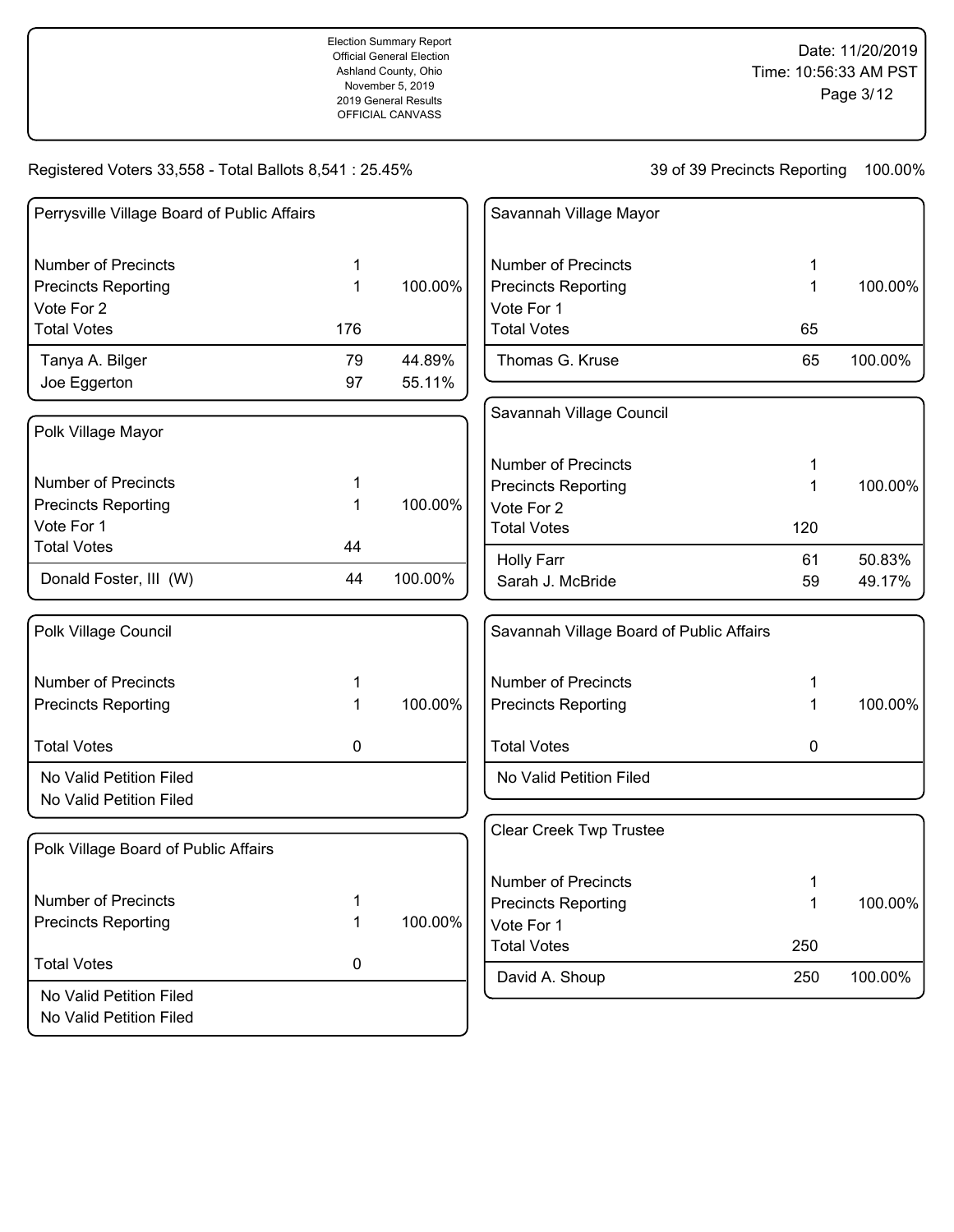# Registered Voters 33,558 - Total Ballots 8,541 : 25.45%

| Clear Creek Twp Fiscal Officer  |                |         | Hanover Twp Fiscal Officer |                |         |
|---------------------------------|----------------|---------|----------------------------|----------------|---------|
| <b>Number of Precincts</b>      | 1              |         | <b>Number of Precincts</b> | $\overline{2}$ |         |
| <b>Precincts Reporting</b>      | 1              | 100.00% | <b>Precincts Reporting</b> | $\overline{2}$ | 100.00% |
| Vote For 1                      |                |         | Vote For 1                 |                |         |
| <b>Total Votes</b>              | 311            |         | <b>Total Votes</b>         | 534            |         |
| Kelly I. Bracken                | 122            | 39.23%  | Rita K. Henley             | 362            | 67.79%  |
| Leighanna Cawrse                | 42             | 13.50%  | Kim Rush                   | 172            | 32.21%  |
| Nicholas J. Stuart              | 147            | 47.27%  |                            |                |         |
|                                 |                |         | Jackson Twp Trustee        |                |         |
| <b>Green Twp Trustee</b>        |                |         |                            |                |         |
|                                 |                |         | <b>Number of Precincts</b> | $\overline{2}$ |         |
| <b>Number of Precincts</b>      | 3              |         | <b>Precincts Reporting</b> | $\overline{2}$ | 100.00% |
| <b>Precincts Reporting</b>      | 3              | 100.00% | Vote For 1                 |                |         |
| Vote For 1                      |                |         | <b>Total Votes</b>         | 360            |         |
| <b>Total Votes</b>              | 568            |         | Jonathon S. Markley        | 360            | 100.00% |
| Richard W. Kline                | 568            | 100.00% |                            |                |         |
|                                 |                |         | Jackson Twp Fiscal Officer |                |         |
| <b>Green Twp Fiscal Officer</b> |                |         |                            |                |         |
|                                 |                |         | <b>Number of Precincts</b> | $\overline{2}$ |         |
| <b>Number of Precincts</b>      | 3              |         | <b>Precincts Reporting</b> | $\overline{2}$ | 100.00% |
| <b>Precincts Reporting</b>      | 3              | 100.00% | Vote For 1                 |                |         |
| Vote For 1                      |                |         | <b>Total Votes</b>         | 455            |         |
| <b>Total Votes</b>              | 544            |         | Christine M. Galazka       | 207            | 45.49%  |
| Andi Purcell                    | 544            | 100.00% | Cheryl Welch               | 248            | 54.51%  |
| <b>Hanover Twp Trustee</b>      |                |         | Lake Twp Trustee           |                |         |
| <b>Number of Precincts</b>      | 2              |         | <b>Number of Precincts</b> | 1              |         |
| <b>Precincts Reporting</b>      | $\overline{2}$ | 100.00% | <b>Precincts Reporting</b> | 1              | 100.00% |
| Vote For 1                      |                |         | Vote For 1                 |                |         |
| <b>Total Votes</b>              | 508            |         | <b>Total Votes</b>         | 128            |         |
| <b>Tim Mowery</b>               | 508            | 100.00% | Lewis E. Morris, Jr.       | 128            | 100.00% |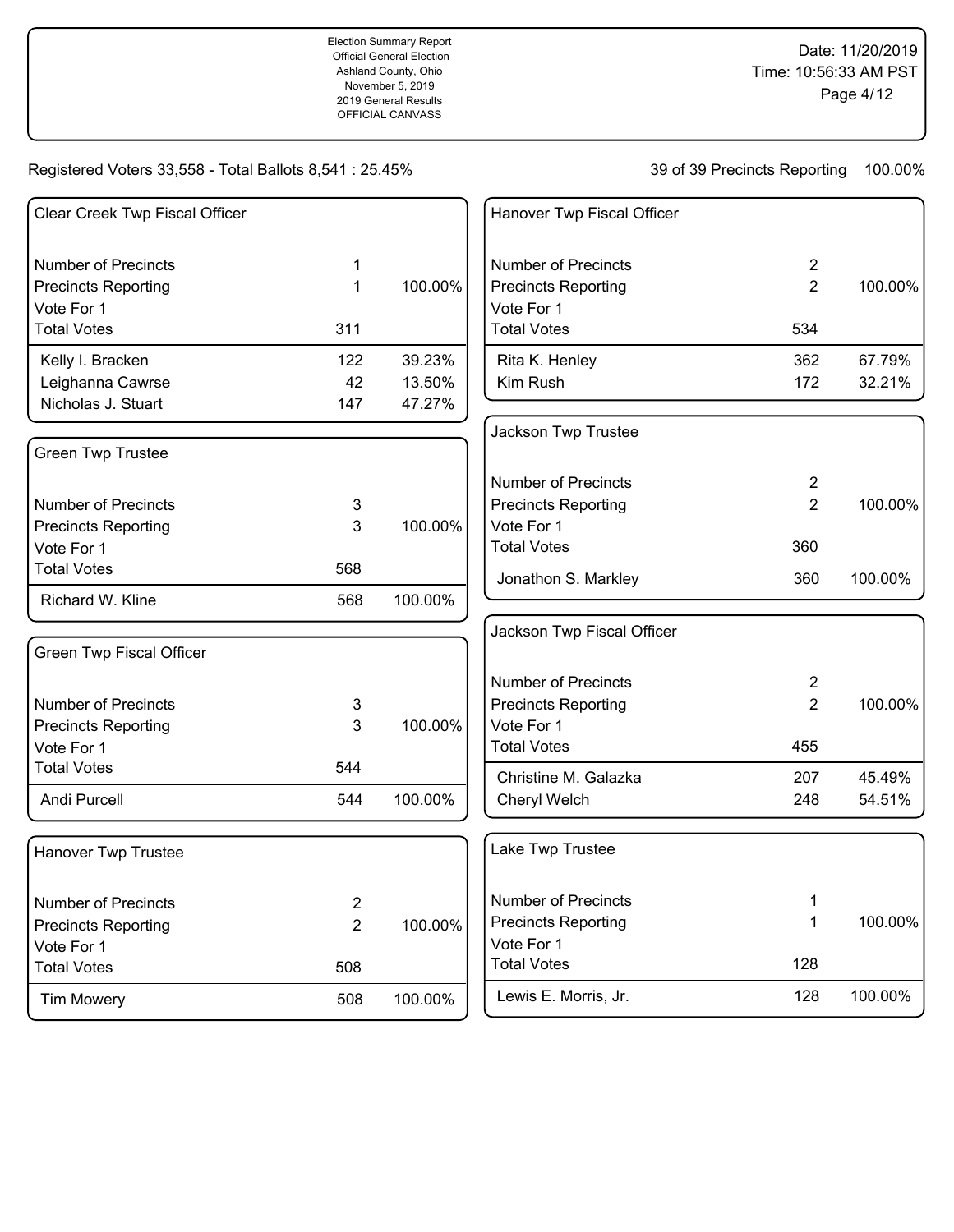# Registered Voters 33,558 - Total Ballots 8,541 : 25.45%

39 of 39 Precincts Reporting 100.00%

Daniel Kamburoff 126 25.82%

| Lake Twp Fiscal Officer    |                |         | Milton Twp Fiscal Officer        |                |         |
|----------------------------|----------------|---------|----------------------------------|----------------|---------|
| <b>Number of Precincts</b> | 1              |         | <b>Number of Precincts</b>       | $\overline{2}$ |         |
| <b>Precincts Reporting</b> | 1              | 100.00% | <b>Precincts Reporting</b>       | $\overline{2}$ | 100.00% |
| Vote For 1                 |                |         | Vote For 1                       |                |         |
| <b>Total Votes</b>         | 126            |         | <b>Total Votes</b>               | 366            |         |
| Liz Schaffer               | 126            | 100.00% | Jeanne Saner                     | 366            | 100.00% |
| Mifflin Twp Trustee        |                |         | Mohican Twp Trustee              |                |         |
| <b>Number of Precincts</b> | 1              |         | <b>Number of Precincts</b>       | $\overline{c}$ |         |
| <b>Precincts Reporting</b> | 1              | 100.00% | <b>Precincts Reporting</b>       | $\overline{2}$ | 100.00% |
| Vote For 1                 |                |         | Vote For 1                       |                |         |
| <b>Total Votes</b>         | 267            |         | <b>Total Votes</b>               | 575            |         |
| Timothy E. Echelberger     | 267            | 100.00% | John A. Baldner                  | 54             | 9.39%   |
|                            |                |         | Steve D. Moffett                 | 319            | 55.48%  |
| Mifflin Twp Fiscal Officer |                |         | Michael Mutchler                 | 202            | 35.13%  |
|                            |                |         | Mohican Twp Fiscal Officer       |                |         |
| <b>Number of Precincts</b> | 1              |         |                                  |                |         |
| <b>Precincts Reporting</b> | 1              | 100.00% |                                  |                |         |
| Vote For 1                 |                |         | <b>Number of Precincts</b>       | 2              |         |
| <b>Total Votes</b>         | 251            |         | <b>Precincts Reporting</b>       | 2              | 100.00% |
| David L. Seiss             | 251            | 100.00% | Vote For 1<br><b>Total Votes</b> | 493            |         |
| Milton Twp Trustee         |                |         | Jason Grimwood                   | 493            | 100.00% |
|                            |                |         | Montgomery Twp Trustee           |                |         |
| <b>Number of Precincts</b> | $\overline{c}$ |         |                                  |                |         |
| <b>Precincts Reporting</b> | $\overline{2}$ | 100.00% |                                  |                |         |
| Vote For 1                 |                |         | <b>Number of Precincts</b>       | $\sqrt{3}$     |         |
| <b>Total Votes</b>         | 464            |         | <b>Precincts Reporting</b>       | 3              | 100.00% |
| <b>Richard Kamenik</b>     | 151            | 32.54%  | Vote For 1                       |                |         |
| Deb Wertz                  | 313            | 67.46%  | <b>Total Votes</b>               | 488            |         |
|                            |                |         | <b>Trudy Bates</b>               | 77             | 15.78%  |
|                            |                |         | Joshua S. Boley                  | 285            | 58.40%  |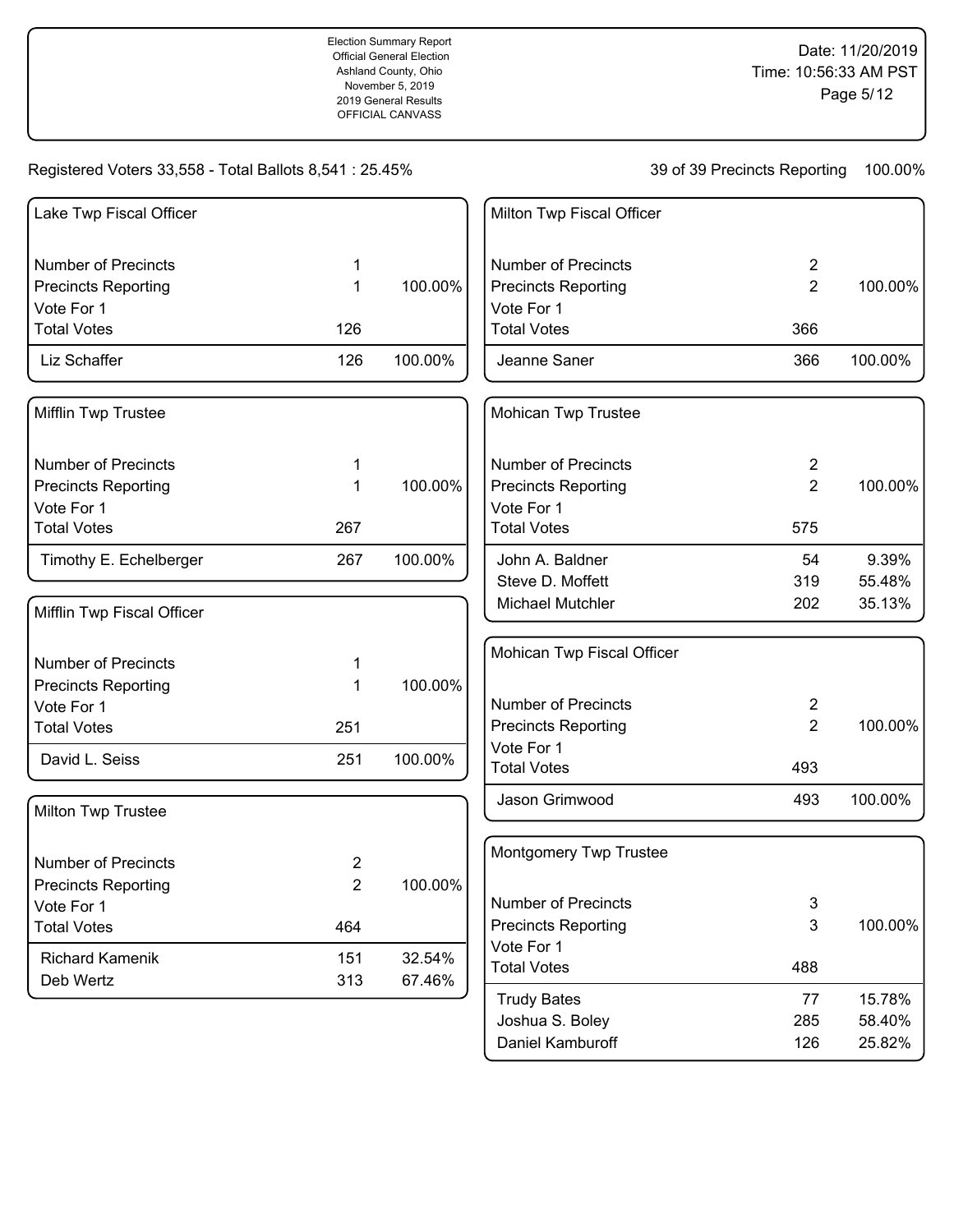Date: 11/20/2019 Time: 10:56:33 AM PST Page 6/12

Registered Voters 33,558 - Total Ballots 8,541 : 25.45%

| Montgomery Twp Fiscal Officer |                |         | <b>Ruggles Twp Trustee</b>  |                |         |
|-------------------------------|----------------|---------|-----------------------------|----------------|---------|
| <b>Number of Precincts</b>    | 3              |         | <b>Number of Precincts</b>  | 1              |         |
| <b>Precincts Reporting</b>    | 3              | 100.00% | <b>Precincts Reporting</b>  | $\mathbf{1}$   | 100.00% |
| Vote For 1                    |                |         | Vote For 1                  |                |         |
| <b>Total Votes</b>            | 398            |         | <b>Total Votes</b>          | 89             |         |
| Andrea M. Wertz               | 398            | 100.00% | George Ashton               | 89             | 100.00% |
| Orange Twp Trustee            |                |         | Ruggles Twp Fiscal Officer  |                |         |
| <b>Number of Precincts</b>    | $\overline{c}$ |         | <b>Number of Precincts</b>  | 1              |         |
| <b>Precincts Reporting</b>    | $\overline{2}$ | 100.00% | <b>Precincts Reporting</b>  | 1              | 100.00% |
| Vote For 1                    |                |         | Vote For 1                  |                |         |
| <b>Total Votes</b>            | 209            |         | <b>Total Votes</b>          | 95             |         |
| <b>Brian Canfield</b>         | 209            | 100.00% | Michelle Ropp               | 95             | 100.00% |
| Orange Twp Fiscal Officer     |                |         | Sullivan Twp Trustee        |                |         |
| <b>Number of Precincts</b>    | 2              |         | <b>Number of Precincts</b>  | $\overline{2}$ |         |
| <b>Precincts Reporting</b>    | $\overline{2}$ | 100.00% | <b>Precincts Reporting</b>  | $\overline{2}$ | 100.00% |
| Vote For 1                    |                |         | Vote For 1                  |                |         |
| <b>Total Votes</b>            | 195            |         | <b>Total Votes</b>          | 474            |         |
| <b>Betsie Krumlaw</b>         | 195            | 100.00% | Tab Bloom                   | 171            | 36.08%  |
|                               |                |         | Suzanne Fayak               | 112            | 23.63%  |
| Perry Twp Trustee             |                |         | Walker Hartman              | 191            | 40.30%  |
| <b>Number of Precincts</b>    | 1              |         | Sullivan Twp Fiscal Officer |                |         |
| <b>Precincts Reporting</b>    | 1              | 100.00% |                             |                |         |
| Vote For 1                    |                |         | <b>Number of Precincts</b>  | $\overline{c}$ |         |
| <b>Total Votes</b>            | 243            |         | <b>Precincts Reporting</b>  | $\overline{2}$ | 100.00% |
| Kent McGovern                 | 243            | 100.00% | Vote For 1                  |                |         |
|                               |                |         | <b>Total Votes</b>          | 329            |         |
| Perry Twp Fiscal Officer      |                |         | Anna Gibson                 | 329            | 100.00% |
| <b>Number of Precincts</b>    | 1              |         |                             |                |         |
| <b>Precincts Reporting</b>    | 1              | 100.00% |                             |                |         |
| Vote For 1                    |                |         |                             |                |         |
| <b>Total Votes</b>            | 236            |         |                             |                |         |
| Valerie K. Hall               | 236            | 100.00% |                             |                |         |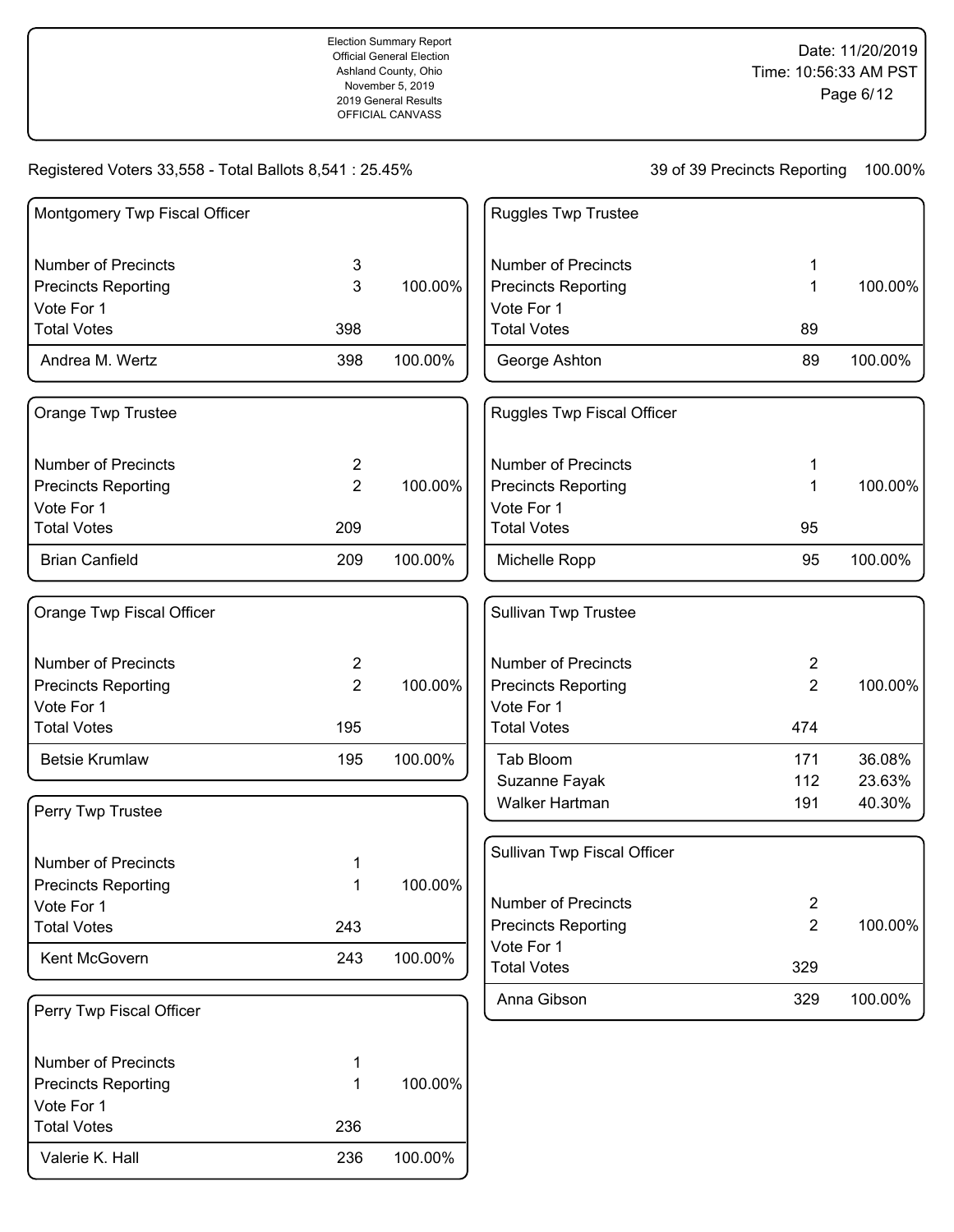# Registered Voters 33,558 - Total Ballots 8,541 : 25.45%

39 of 39 Precincts Reporting 100.00%

James Bargar 1,354 100.00%

| <b>Troy Twp Trustee</b>                  |                |         | Mid-Ohio ESC Governing Board     |                |         |
|------------------------------------------|----------------|---------|----------------------------------|----------------|---------|
| <b>Number of Precincts</b>               | 1              |         | <b>Number of Precincts</b>       | 5              |         |
| <b>Precincts Reporting</b>               | 1              | 100.00% | <b>Precincts Reporting</b>       | 5              | 100.00% |
| Vote For 1                               |                |         | Vote For 2                       |                |         |
| <b>Total Votes</b>                       | 154            |         | <b>Total Votes</b>               | 349            |         |
| Rusty Callihan                           | 154            | 100.00% | William Hope                     | 96             | 27.51%  |
|                                          |                |         | Margaret Prater                  | 136            | 38.97%  |
| Troy Twp Fiscal Officer                  |                |         | Douglas Theaker                  | 117            | 33.52%  |
|                                          |                |         | North Point ESC Governing Board  |                |         |
| <b>Number of Precincts</b>               | 1              |         |                                  |                |         |
| <b>Precincts Reporting</b><br>Vote For 1 | 1              | 100.00% | <b>Number of Precincts</b>       | 1              |         |
| <b>Total Votes</b>                       | 148            |         | <b>Precincts Reporting</b>       | 1              | 100.00% |
|                                          |                |         | Vote For 1                       |                |         |
| Fred Lowery                              | 148            | 100.00% | <b>Total Votes</b>               | $\overline{2}$ |         |
| Vermillion Twp Trustee                   |                |         | Warren W. Ruggles                | $\overline{2}$ | 100.00% |
|                                          |                |         | Tri-County 3 ESC Governing Board |                |         |
| <b>Number of Precincts</b>               | $\overline{2}$ |         |                                  |                |         |
| <b>Precincts Reporting</b>               | $\overline{2}$ | 100.00% |                                  |                |         |
| Vote For 1                               |                |         | <b>Number of Precincts</b>       | 11<br>11       | 100.00% |
| <b>Total Votes</b>                       | 529            |         | <b>Precincts Reporting</b>       |                |         |
| Samuel L. Yeater                         | 529            | 100.00% | <b>Total Votes</b>               | 0              |         |
| Vermillion Twp Fiscal Officer            |                |         | No Valid Petition Filed          |                |         |
|                                          |                |         |                                  |                |         |
| <b>Number of Precincts</b>               | 2              |         | Tri-County 4 ESC Governing Board |                |         |
| <b>Precincts Reporting</b>               | $\overline{2}$ | 100.00% |                                  |                |         |
| Vote For 1                               |                |         | <b>Number of Precincts</b>       | 8              |         |
| <b>Total Votes</b>                       | 546            |         | <b>Precincts Reporting</b>       | 8              | 100.00% |
| Amy L. Pickering                         | 546            | 100.00% | Vote For 1<br><b>Total Votes</b> | 1,354          |         |
|                                          |                |         |                                  |                |         |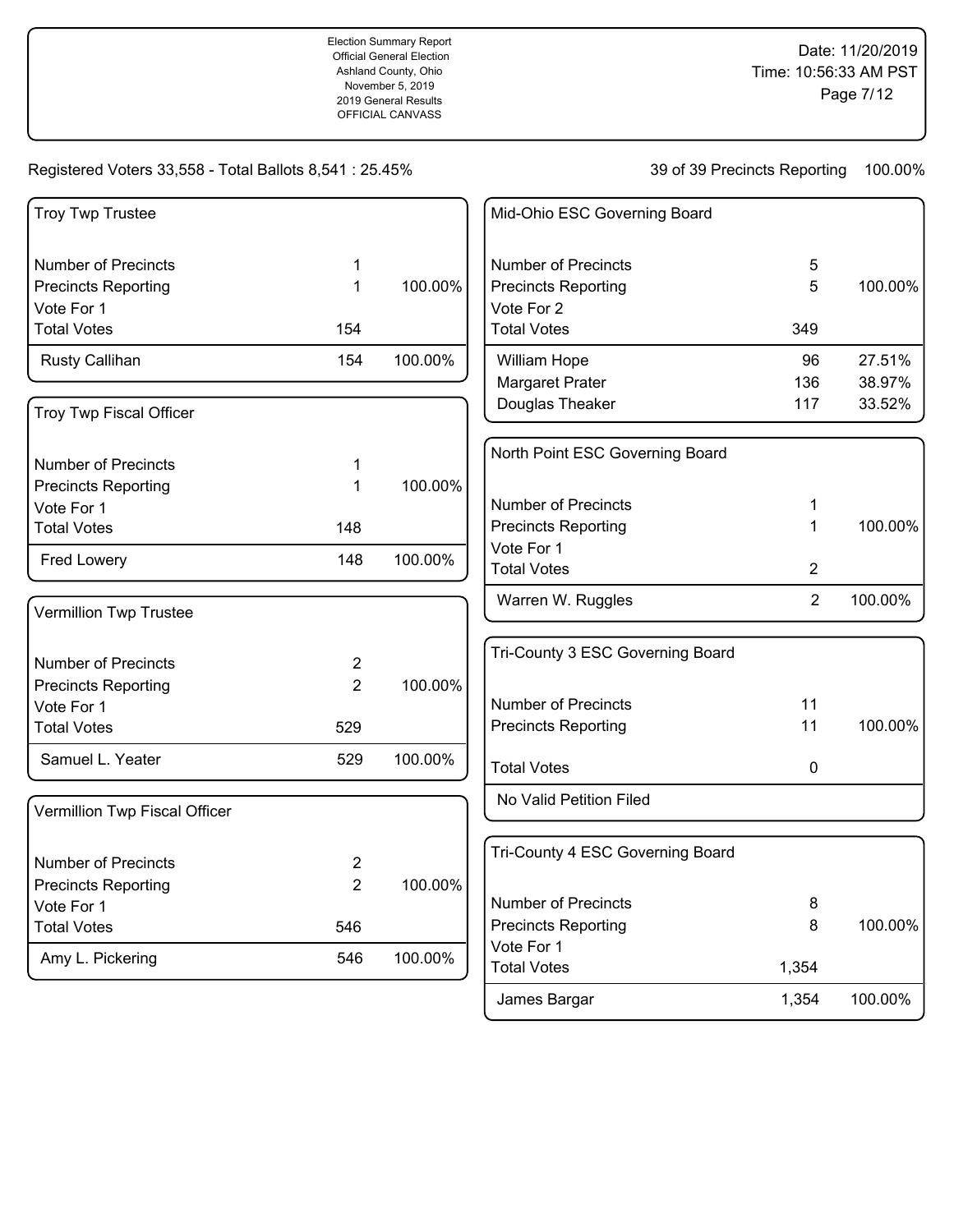Registered Voters 33,558 - Total Ballots 8,541 : 25.45%

| Tri-County 8 ESC Governing Board             |       |         | Crestview LSD Board of Education Full Term      |       |         |
|----------------------------------------------|-------|---------|-------------------------------------------------|-------|---------|
| <b>Number of Precincts</b>                   | 1     |         | <b>Number of Precincts</b>                      | 3     |         |
| <b>Precincts Reporting</b><br>Vote For 1     | 1     | 100.00% | <b>Precincts Reporting</b><br>Vote For 3        | 3     | 100.00% |
| <b>Total Votes</b>                           | 22    |         | <b>Total Votes</b>                              | 809   |         |
| Forrest E. Chanay                            | 22    | 100.00% | Ducia P. Hamm                                   | 107   | 13.23%  |
|                                              |       |         | David E. Kissel                                 | 146   | 18.05%  |
| Ashland CS Board of Education Full Term      |       |         | Jamie A. McGraw                                 | 102   | 12.61%  |
|                                              |       |         | <b>Nathaniel Patton</b>                         | 145   | 17.92%  |
| <b>Number of Precincts</b>                   | 22    |         | Debbie Reidy                                    | 217   | 26.82%  |
| <b>Precincts Reporting</b>                   | 22    | 100.00% | Jessica L. Tucker                               | 92    | 11.37%  |
| Vote For 2                                   |       |         |                                                 |       |         |
| <b>Total Votes</b>                           | 4,012 |         | Crestview LSD Board of Education Unexpired Term |       |         |
| Zackery N. Truax                             | 1,910 | 47.61%  |                                                 |       |         |
| <b>Brandon Wells</b>                         | 2,102 | 52.39%  | <b>Number of Precincts</b>                      | 3     |         |
|                                              |       |         | <b>Precincts Reporting</b>                      | 3     | 100.00% |
| Ashland CS Board of Education Unexpired Term |       |         | Vote For 1<br><b>Total Votes</b>                | 281   |         |
|                                              |       |         | Dara L. Bolin                                   | 183   | 65.12%  |
| <b>Number of Precincts</b>                   | 22    |         | <b>Ed Sandvik</b>                               | 98    | 34.88%  |
| <b>Precincts Reporting</b>                   | 22    | 100.00% |                                                 |       |         |
| Vote For 1                                   |       |         |                                                 |       |         |
| <b>Total Votes</b>                           | 2,717 |         | Hillsdale LSD Board of Education Full Term      |       |         |
| Dustin Kruty                                 | 2,717 | 100.00% | <b>Number of Precincts</b>                      | 8     |         |
|                                              |       |         | <b>Precincts Reporting</b>                      | 8     | 100.00% |
| <b>Black River LSD Board of Education</b>    |       |         | Vote For 2                                      |       |         |
|                                              |       |         | <b>Total Votes</b>                              | 2,350 |         |
| <b>Number of Precincts</b>                   | 5     |         | John Cutlip                                     | 1,043 | 44.38%  |
| <b>Precincts Reporting</b>                   | 5     | 100.00% | Amy Jarvis                                      | 1,240 | 52.77%  |
| Vote For 2                                   |       |         | Alicia M. Parker (W)                            | 67    | 2.85%   |
| <b>Total Votes</b>                           | 649   |         |                                                 |       |         |
| <b>Scott Meredith</b>                        | 374   | 57.63%  | Hillsdale LSD Board of Education Unexpired Term |       |         |
| Charles O. Stiver                            | 275   | 42.37%  |                                                 |       |         |
|                                              |       |         | <b>Number of Precincts</b>                      | 8     |         |
|                                              |       |         | <b>Precincts Reporting</b>                      | 8     | 100.00% |
|                                              |       |         | Vote For 1                                      |       |         |
|                                              |       |         | <b>Total Votes</b>                              | 1,405 |         |
|                                              |       |         | Nicholas D. Atterholt                           | 1,405 | 100.00% |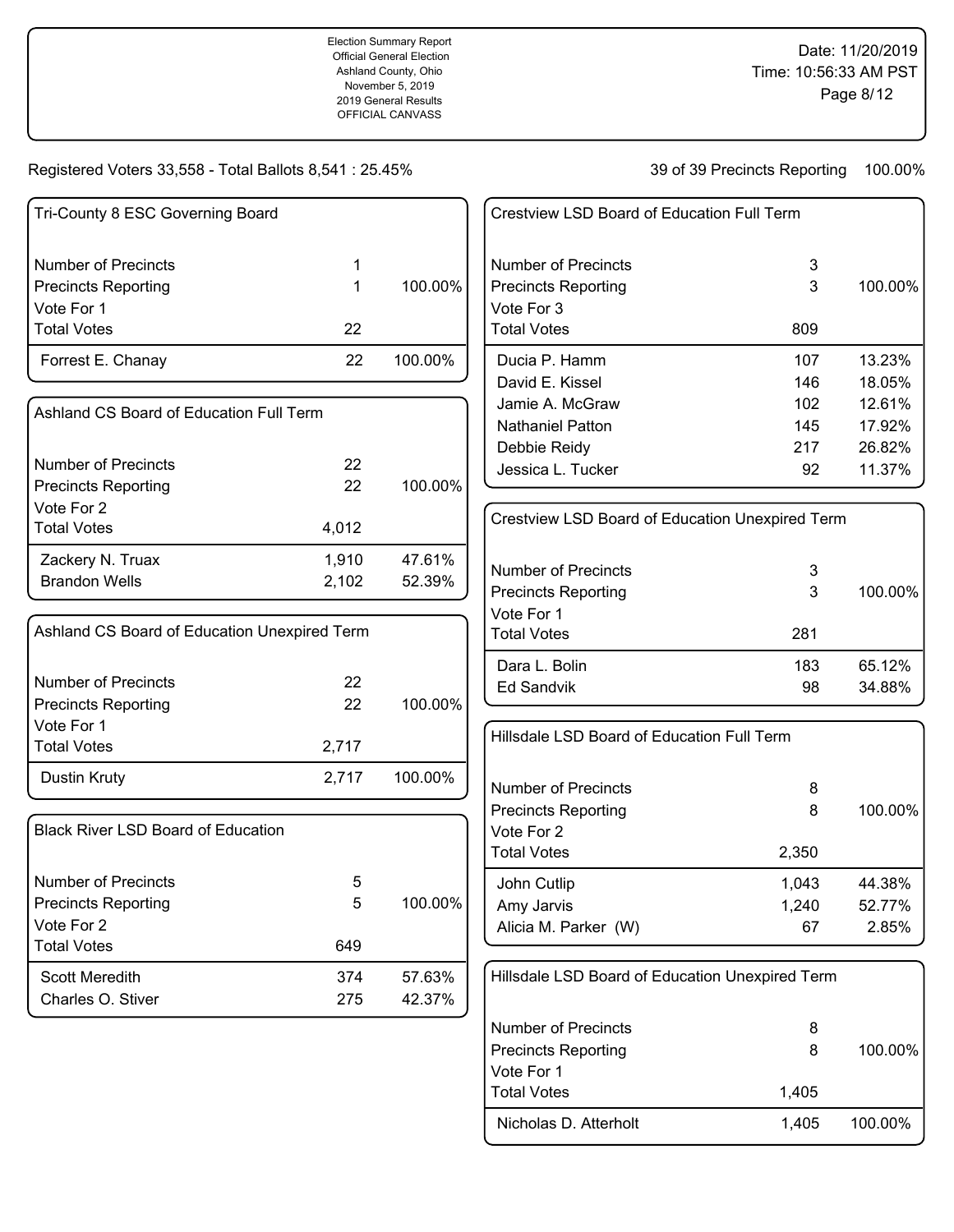| Loudonville-Perrysville EVSD Board of Education |       |         |  |  |
|-------------------------------------------------|-------|---------|--|--|
| Number of Precincts                             | 5     |         |  |  |
| <b>Precincts Reporting</b>                      | 5     | 100.00% |  |  |
| Vote For 2                                      |       |         |  |  |
| <b>Total Votes</b>                              | 1,826 |         |  |  |
| Judy A. Briggs                                  | 997   | 54.60%  |  |  |
| John D. Carroll                                 | 829   | 45.40%  |  |  |
|                                                 |       |         |  |  |

| l Lucas LSD Board of Education Full Term |    |         |
|------------------------------------------|----|---------|
| Number of Precincts                      | 2  |         |
| Precincts Reporting                      | 2  | 100.00% |
| Vote For 2                               |    |         |
| Total Votes                              | 21 |         |
| <b>Amity Arnold</b>                      | 12 | 57.14%  |
| Roger B. Maglott                         | 9  | 42.86%  |

| Lucas LSD Board of Education Unexpired Term |    |         |
|---------------------------------------------|----|---------|
| Number of Precincts                         | 2  |         |
| <b>Precincts Reporting</b>                  | 2  | 100.00% |
| Vote For 1                                  |    |         |
| <b>Total Votes</b>                          | 11 |         |
| Wayne L. Camp                               | 11 | 100.00% |

| Mapleton LSD Board of Education |       |           |
|---------------------------------|-------|-----------|
| Number of Precincts             | 9     |           |
| <b>Precincts Reporting</b>      | 9     | 100.00%   |
| Vote For 3                      |       |           |
| <b>Total Votes</b>              | 1,752 |           |
| Thomas H. Donley                | 561   | $32.02\%$ |
| Shawn Grundy                    | 437   | 24.94%    |
| Timothy R. McKean               | 414   | 23.63%    |
| Melissa VanHoose                | 340   | 19.41%    |

| New London LSD Board of Education          |   |         |
|--------------------------------------------|---|---------|
| Number of Precincts                        | 1 |         |
| <b>Precincts Reporting</b>                 | 1 | 100.00% |
| Vote For 1                                 |   |         |
| <b>Total Votes</b>                         | 4 |         |
| Timothy J. Grys<br>No Valid Petition Filed | 4 | 100.00% |

| Northwestern LSD Board of Education |     |         |
|-------------------------------------|-----|---------|
| Number of Precincts                 | 2   |         |
| <b>Precincts Reporting</b>          | 2   | 100.00% |
| Vote For 3                          |     |         |
| <b>Total Votes</b>                  | 164 |         |
|                                     |     |         |
| <b>Chuck Beck</b>                   | 41  | 25.00%  |
| John H. Smith                       | 42  | 25.61%  |
| <b>Brad Stull</b>                   | 52  | 31.71%  |

| West Holmes LSD Board of Education |    |         |
|------------------------------------|----|---------|
| Number of Precincts                | 1  |         |
| <b>Precincts Reporting</b>         | 1  | 100.00% |
| Vote For 2                         |    |         |
| <b>Total Votes</b>                 | 37 |         |
| Patricia Sage                      | 19 | 51.35%  |
| Eric D. Strouse                    | 18 | 48.65%  |

| Clear Creek Township Rep RBs 2m                   |           |                  |
|---------------------------------------------------|-----------|------------------|
| Number of Precincts<br><b>Precincts Reporting</b> | 1         | 100.00%          |
| <b>Total Votes</b>                                | 195       |                  |
| For The Tax Levy<br><b>Against The Tax Levy</b>   | 131<br>64 | 67.18%<br>32.82% |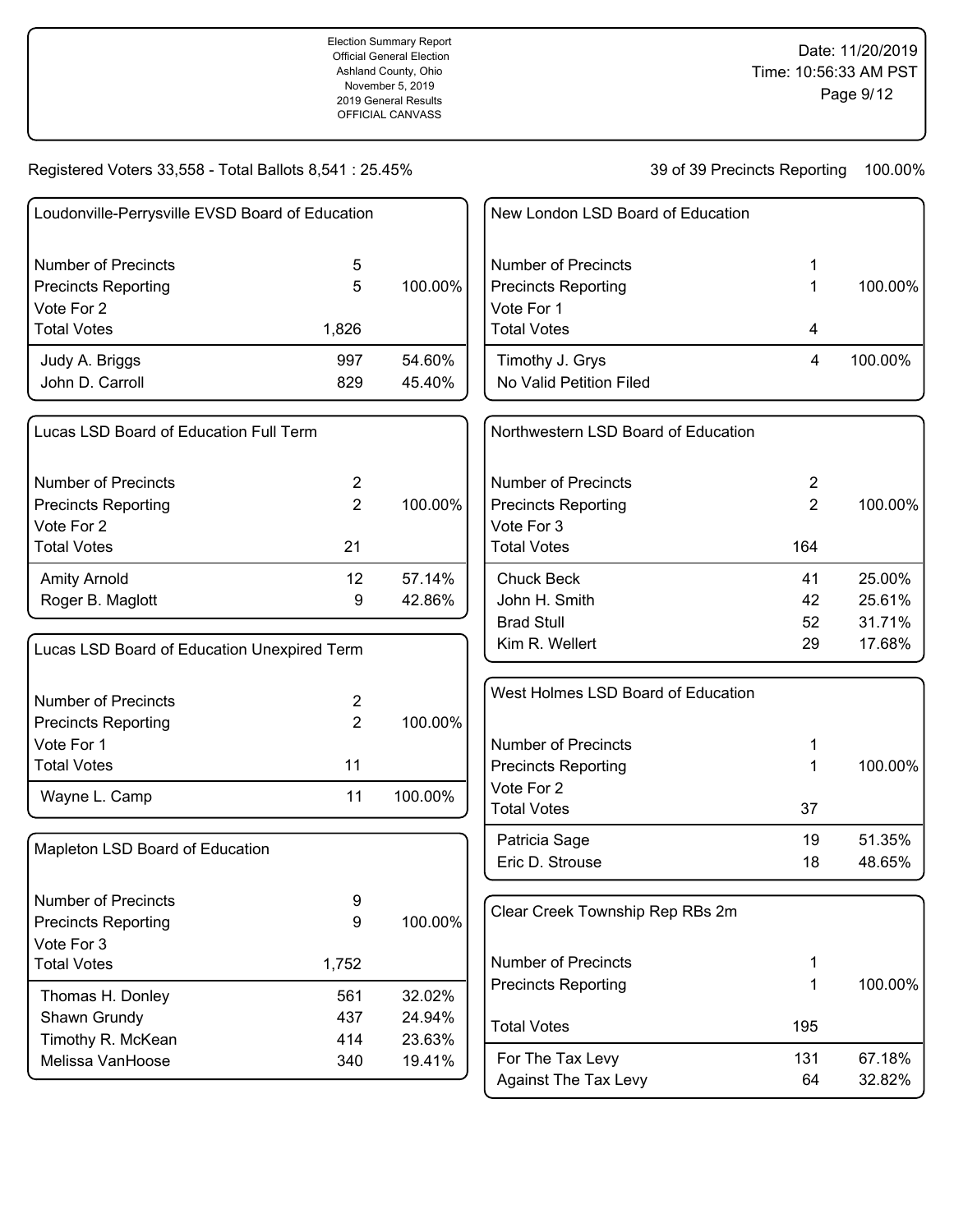| Lake Township Ren & Inc FP 1.5m    |                |         | Hillsdale LSD Ren CE 20.1m                                   |                |         |
|------------------------------------|----------------|---------|--------------------------------------------------------------|----------------|---------|
| <b>Number of Precincts</b>         | 1              |         | <b>Number of Precincts</b>                                   | 8              |         |
| <b>Precincts Reporting</b>         | 1              | 100.00% | <b>Precincts Reporting</b>                                   | 8              | 100.00% |
| <b>Total Votes</b>                 | 144            |         | <b>Total Votes</b>                                           | 1,741          |         |
| For The Tax Levy                   | 104            | 72.22%  | For The Tax Levy                                             | 1,220          | 70.07%  |
| <b>Against The Tax Levy</b>        | 40             | 27.78%  | <b>Against The Tax Levy</b>                                  | 521            | 29.93%  |
| Ruggles Township Ren & Inc FP 1.3m |                |         | Hillsdale LSD Ren PI 1.4m                                    |                |         |
| <b>Number of Precincts</b>         | 1              |         | <b>Number of Precincts</b>                                   | 8              |         |
| <b>Precincts Reporting</b>         | 1              | 100.00% | <b>Precincts Reporting</b>                                   | 8              | 100.00% |
| <b>Total Votes</b>                 | 121            |         | <b>Total Votes</b>                                           | 1,729          |         |
| For The Tax Levy                   | 72             | 59.50%  | For The Tax Levy                                             | 1,230          | 71.14%  |
| <b>Against The Tax Levy</b>        | 49             | 40.50%  | <b>Against The Tax Levy</b>                                  | 499            | 28.86%  |
| Vermillion Township Ren RBs 1.5m   |                |         | Lucas LSD Ren Op Def 10.1m                                   |                |         |
| <b>Number of Precincts</b>         | 2              |         | <b>Number of Precincts</b>                                   | $\overline{2}$ |         |
| <b>Precincts Reporting</b>         | 2              | 100.00% | <b>Precincts Reporting</b>                                   | $\overline{2}$ | 100.00% |
| <b>Total Votes</b>                 | 559            |         | <b>Total Votes</b>                                           | 15             |         |
| For The Tax Levy                   | 458            | 81.93%  | FOR THE TAX LEVY                                             | 8              | 53.33%  |
| <b>Against The Tax Levy</b>        | 101            | 18.07%  | <b>AGAINST THE TAX LEVY</b>                                  | 7              | 46.67%  |
| Vermillion Township Ren PR .4m     |                |         | New London LSD Bond & Tax                                    |                |         |
| <b>Number of Precincts</b>         | $\overline{2}$ |         | <b>Number of Precincts</b>                                   | 1              |         |
| <b>Precincts Reporting</b>         | $\overline{2}$ | 100.00% | <b>Precincts Reporting</b>                                   | 1              | 100.00% |
| <b>Total Votes</b>                 | 662            |         | <b>Total Votes</b>                                           | 5              |         |
| For The Tax Levy                   | 524            | 79.15%  | FOR THE BOND ISSUE AND TAX                                   | 0              | 0%      |
| <b>Against The Tax Levy</b>        | 138            | 20.85%  | <b>LEVY</b><br><b>AGAINST THE BOND ISSUE</b><br>AND TAX LEVY | 5              | 100.00% |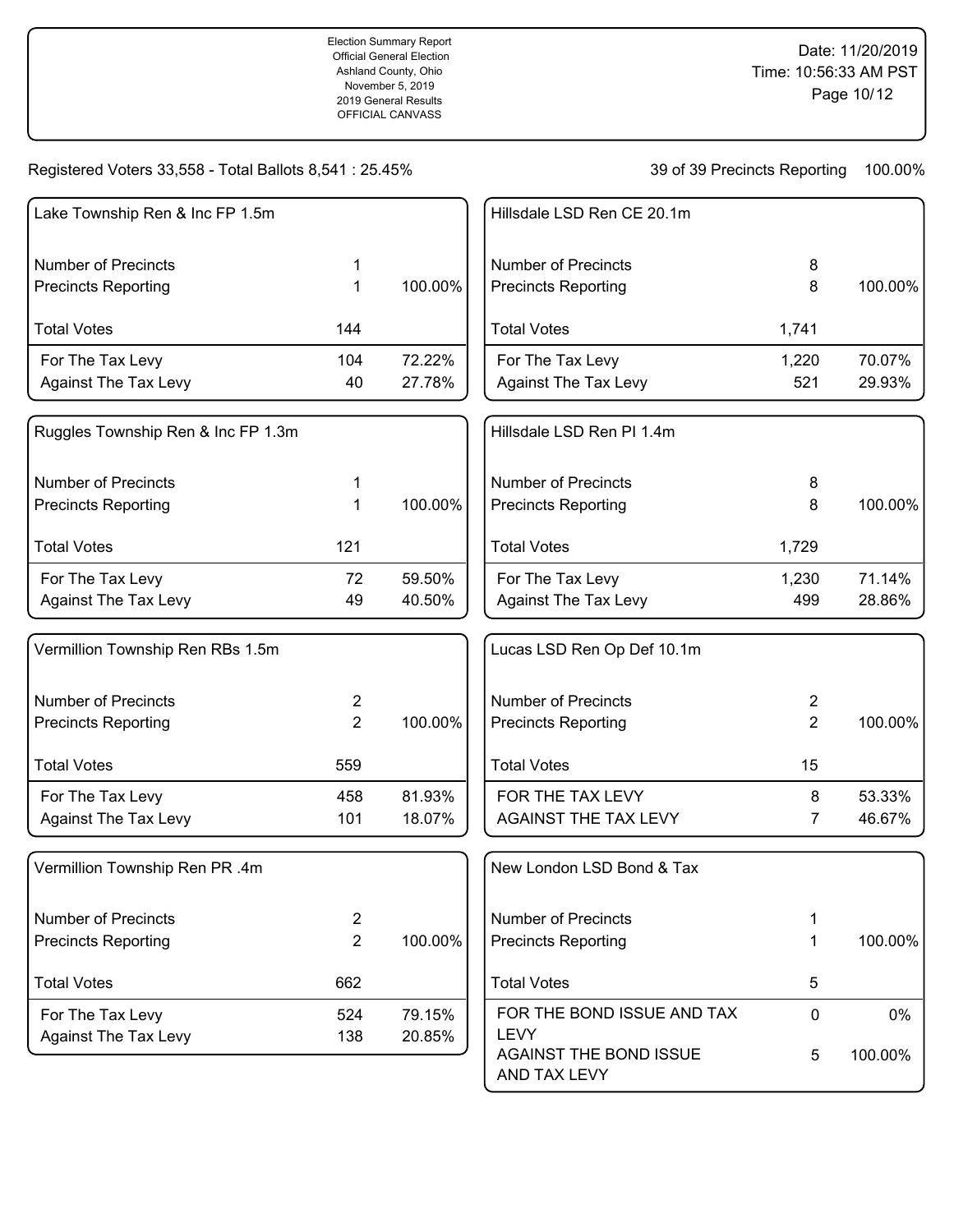39 of 39 Precincts Reporting 100.00%

| West Holmes LSD Emer Req 1.84m                        |       |         | Local Liquor C                 |
|-------------------------------------------------------|-------|---------|--------------------------------|
| <b>Number of Precincts</b>                            | 1     |         | Number of Pre                  |
| <b>Precincts Reporting</b>                            | 1     | 100.00% | <b>Precincts Rep</b>           |
| <b>Total Votes</b>                                    | 27    |         | <b>Total Votes</b>             |
| For the Tax Levy                                      | 19    | 70.37%  | Yes                            |
| Against the Tax Levy                                  | 8     | 29.63%  | No                             |
| Ashland Co. General Health District Rep & Inc CE .45m |       |         | Local Liquor C<br><b>Sales</b> |
| Number of Precincts                                   | 25    |         | Number of Pre                  |
| <b>Precincts Reporting</b>                            | 25    | 100.00% | <b>Precincts Rep</b>           |
| <b>Total Votes</b>                                    | 5,951 |         | <b>Total Votes</b>             |
| For The Tax Levy                                      | 3,332 | 55.99%  | Yes                            |
| <b>Against The Tax Levy</b>                           | 2,619 | 44.01%  | No                             |
| Polk-Jackson-Perry Ren FP .5m                         |       |         | Hayesville Vill                |
| <b>Number of Precincts</b>                            | 3     |         | Number of Pre                  |
| <b>Precincts Reporting</b>                            | 3     | 100.00% | <b>Precincts Rep</b>           |
| <b>Total Votes</b>                                    | 597   |         | <b>Total Votes</b>             |
| For The Tax Levy                                      | 495   | 82.91%  | For The Tax I                  |
| <b>Against The Tax Levy</b>                           | 102   | 17.09%  | Against The                    |
| Polk-Jackson-Perry Ren FP 1.4m                        |       |         | Jeromesville \                 |
| <b>Number of Precincts</b>                            | 3     |         | Number of Pre                  |
| <b>Precincts Reporting</b>                            | 3     | 100.00% | <b>Precincts Rep</b>           |
| <b>Total Votes</b>                                    | 591   |         | <b>Total Votes</b>             |

For The Tax Levy 170 470 79.53% Against The Tax Levy 121 20.47%

| Local Liquor Option Ashland City 3C Ashland ANA Liq Sales |           |                  |
|-----------------------------------------------------------|-----------|------------------|
| Number of Precincts<br><b>Precincts Reporting</b>         | 1<br>1    | 100.00%          |
| <b>Total Votes</b>                                        | 183       |                  |
| Yes<br>No                                                 | 141<br>42 | 77.05%<br>22.95% |

| Local Liquor Option Ashland City 3C Ashland ANA Sunday<br>Sales |     |         |
|-----------------------------------------------------------------|-----|---------|
| Number of Precincts                                             | 1   |         |
| <b>Precincts Reporting</b>                                      | 1   | 100.00% |
| <b>Total Votes</b>                                              | 180 |         |
| Yes                                                             | 128 | 71.11%  |
| No                                                              | 52  | 28.89%  |

| Hayesville Village Ren CE 1.5m                    |        |                 |
|---------------------------------------------------|--------|-----------------|
| Number of Precincts<br><b>Precincts Reporting</b> | 1<br>1 | 100.00%         |
| <b>Total Votes</b>                                | 104    |                 |
| For The Tax Levy<br><b>Against The Tax Levy</b>   | 97     | 93.27%<br>6.73% |

| Jeromesville Village Ren CE 1m             |          |                  |
|--------------------------------------------|----------|------------------|
| Number of Precincts<br>Precincts Reporting | 1<br>1   | 100.00%          |
| <b>Total Votes</b>                         | 129      |                  |
| For the Tax Levy<br>Against the Tax Levy   | 98<br>31 | 75.97%<br>24.03% |